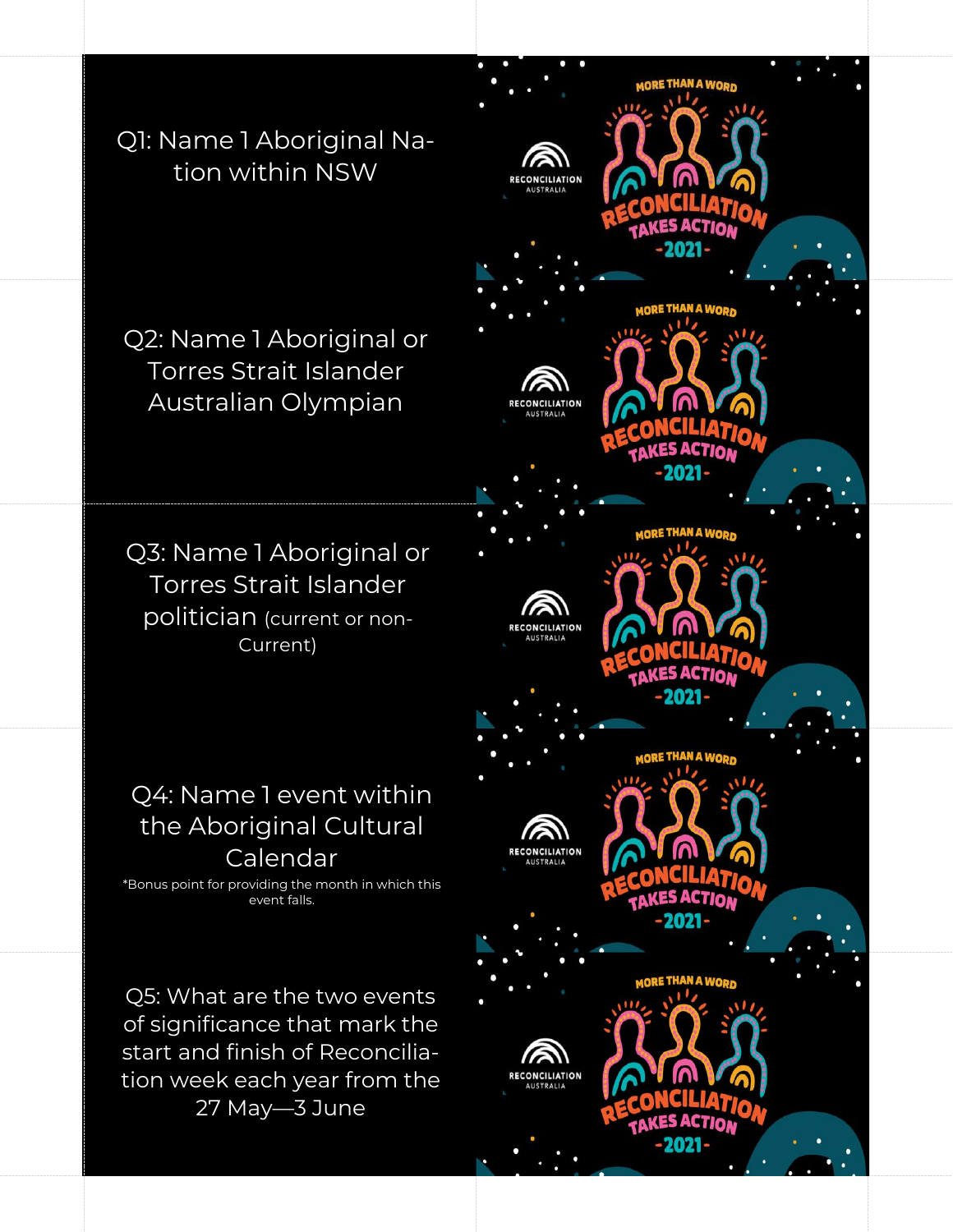Q6: Name 1 of the five dimensions of Reconciliation as outlined by Reconciliation Australia

Q7: List 2 key areas targeted for Reconciliation at UOW

Q8: Provide 1 example of a building or place using Aboriginal language across UOW campuses

Q9: How many levels of Reconciliation Action Plans (RAP's) are there? \*Bonus point for naming UOW current level

Q10: Name 3 films that accurately depict Australian Aboriginal History from an Indigenous perspective

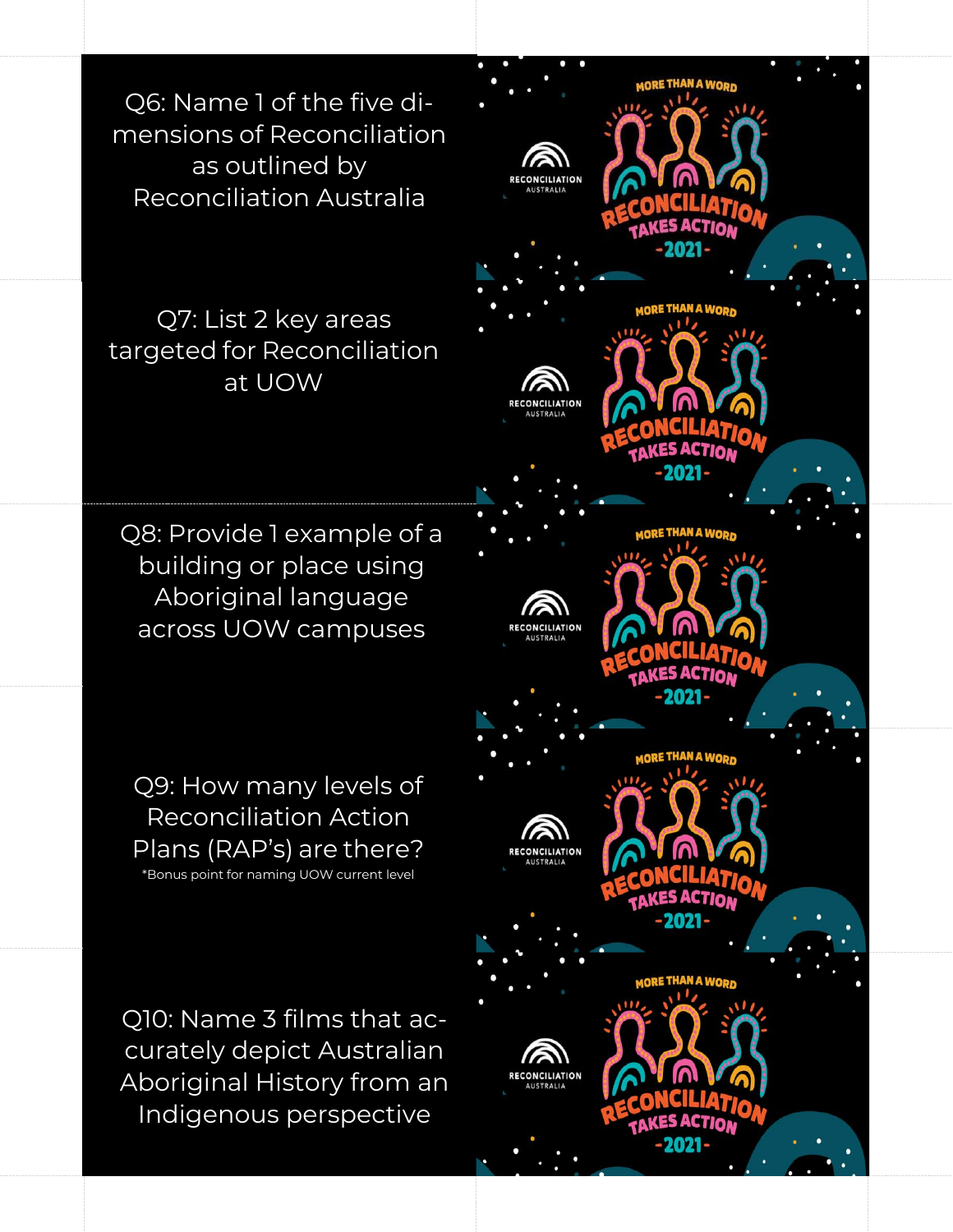Q11: What are the colours on the Aboriginal flag?

Q12: What do the colours on the Aboriginal flag represent?

Q13: What is the name of UOWs award winning program aimed at knowledge decolonisation?

Q14: What are the colours on the Torres Strait Islander Flag?

Q15: What do the colours on the Torres Strait Island flag represent?

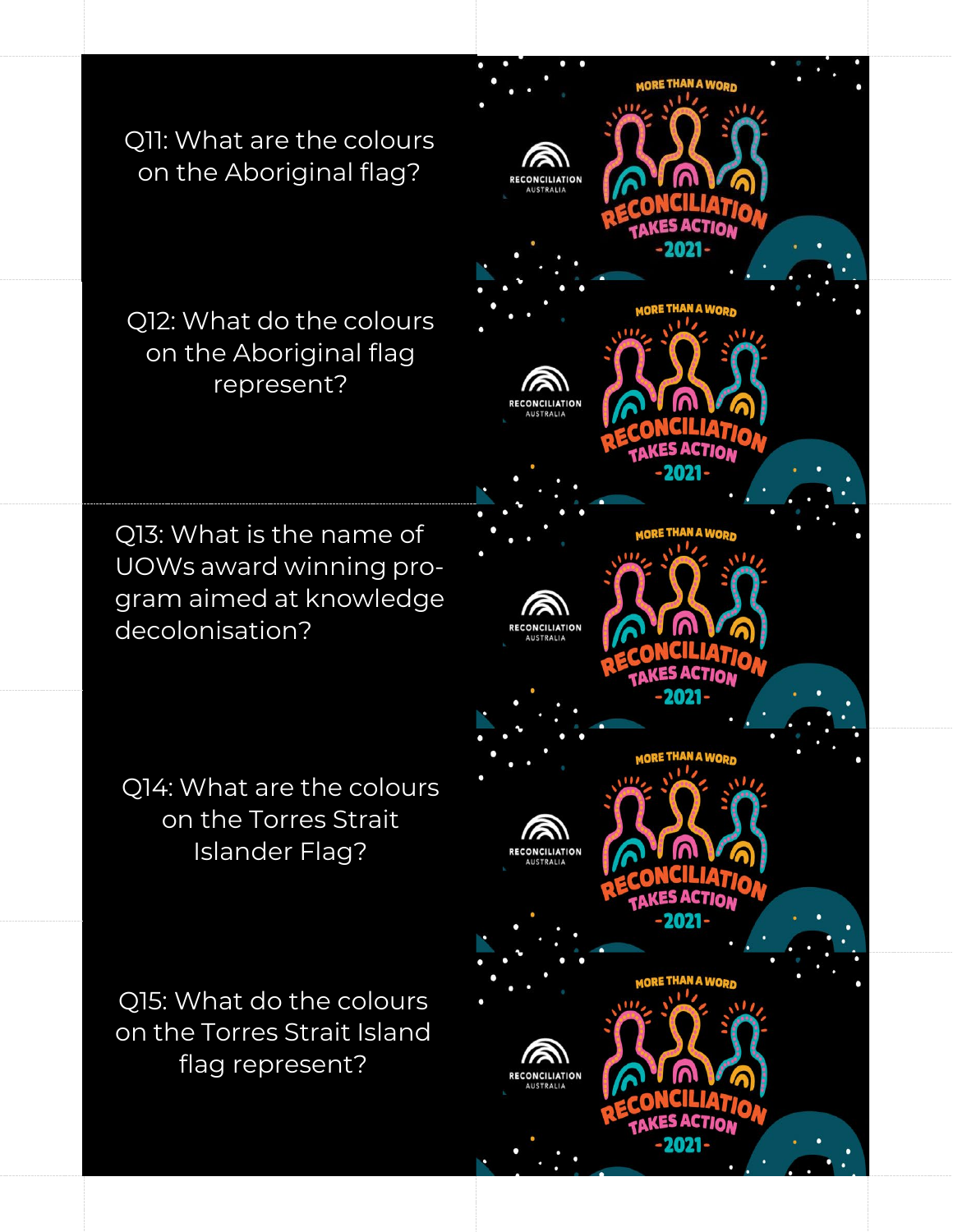Q16: What was Woolyungah Indigenous Centre previously called?

Q17: How many daughters did Ooola-boola-woo have?

Q18: What are the two animals on the WIC logo?

Q19: Name two Indigenous nations from the American continent? <https://www.legendsofamerica.com/na-tribelist/>

Q20: Name one of UOW'S five 'C's targeted for RAP outcomes

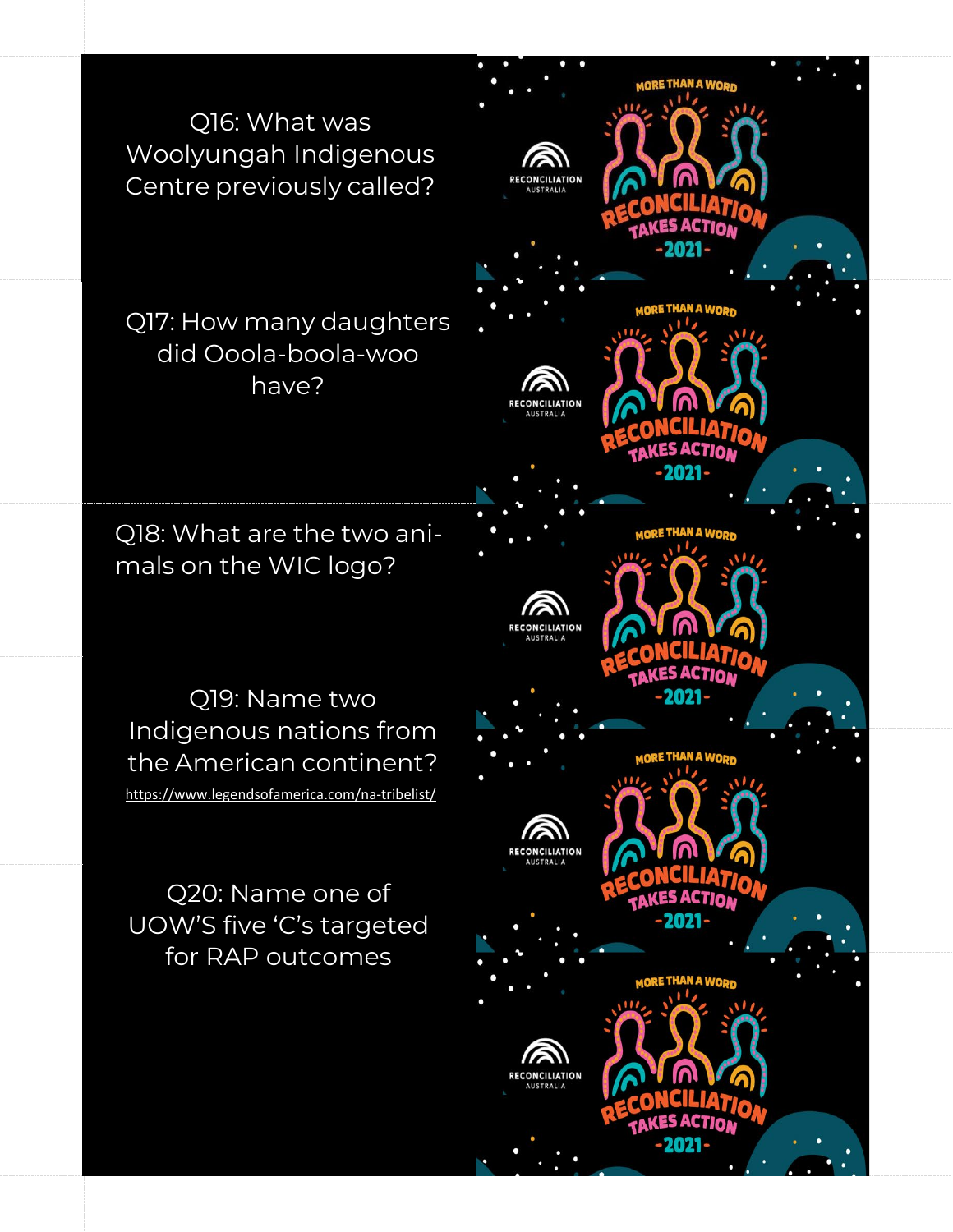Q21: What is the name of the white section of the Torres Strait Islander Flag?

Q22: What is the significance of a 'smoking ceremony' in Aboriginal and Torres Strait Islander culture?

## Q23: Best practice of Acknowledgement or Welcome to Country is placed: a) in any order, for an event or ceremony

b) at the beginning or just after the introduction of an event or ceremony c) at the end of an event or ceremony

Q24: What is the target (expressed as <sup>a</sup> percentage) that UOW are striving toward for Aboriginal employment

Q25: What is the purpose of the 'You can't say that'?